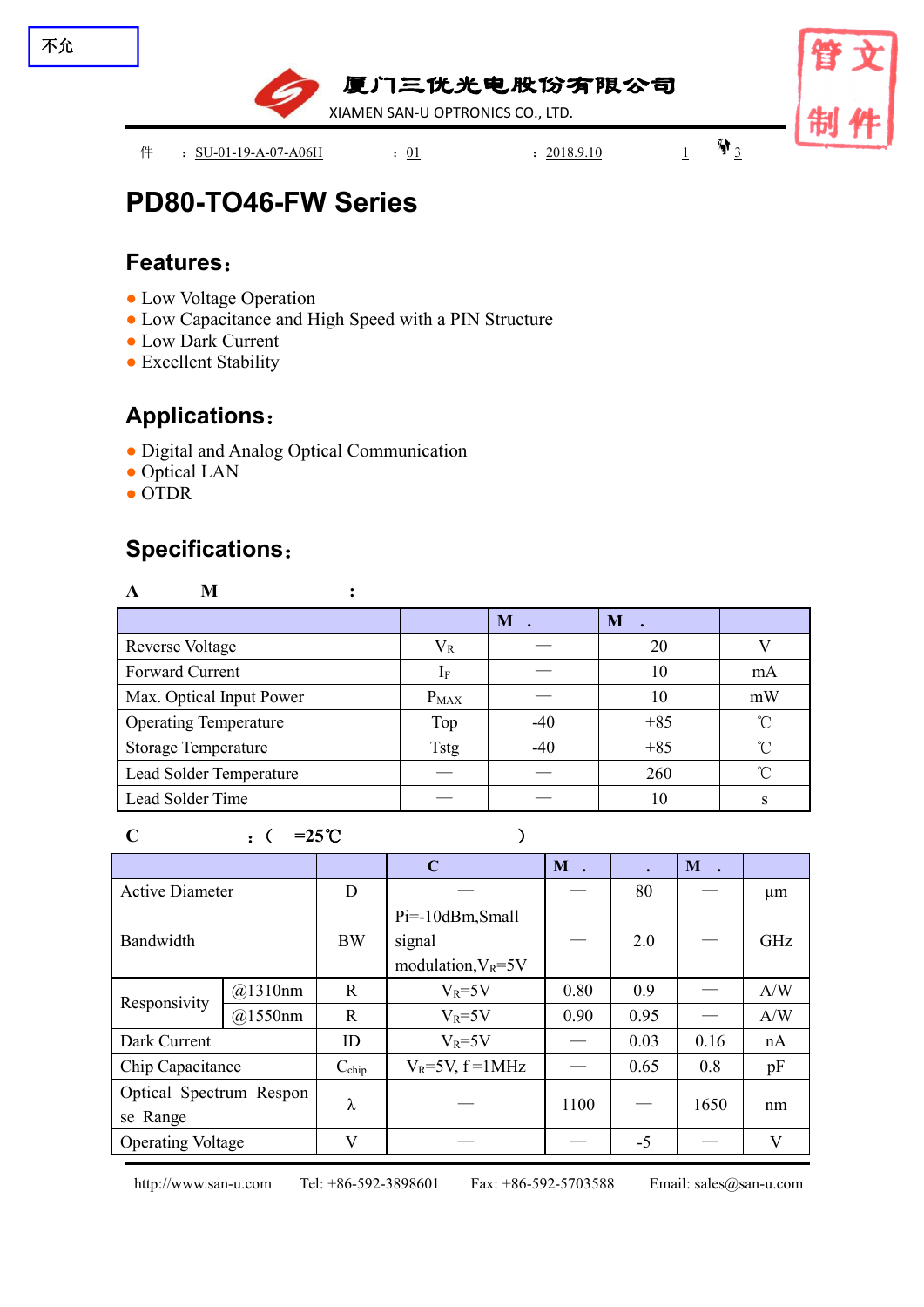

## **Mechanical Dimension and Pin Assignment:**



 $PD+$ 

## **Standard Product List:**

| Product name   | $\Phi_1$ (mm) | $\Phi_2$ (mm) | $\Phi_3$ (mm) | $H_1$ (mm) | $L_1$ (mm) | Received light form |
|----------------|---------------|---------------|---------------|------------|------------|---------------------|
| PD80-TO46-FW-A | 5.4           | 4.7           | .8min         | 3.25       | 14         | Parallel light      |
| PD80-TO46-FW-B | 5.4           | 4.7           | .8min         | 3.25       | 14         |                     |
| PD80-TO46-FW-C | 5.4           | 4.7           | .8min         | 3.25       | 14         | Divergent light     |

 $PD-$ 

Standard and custom designs to suit your systems.

# **Order Information:**